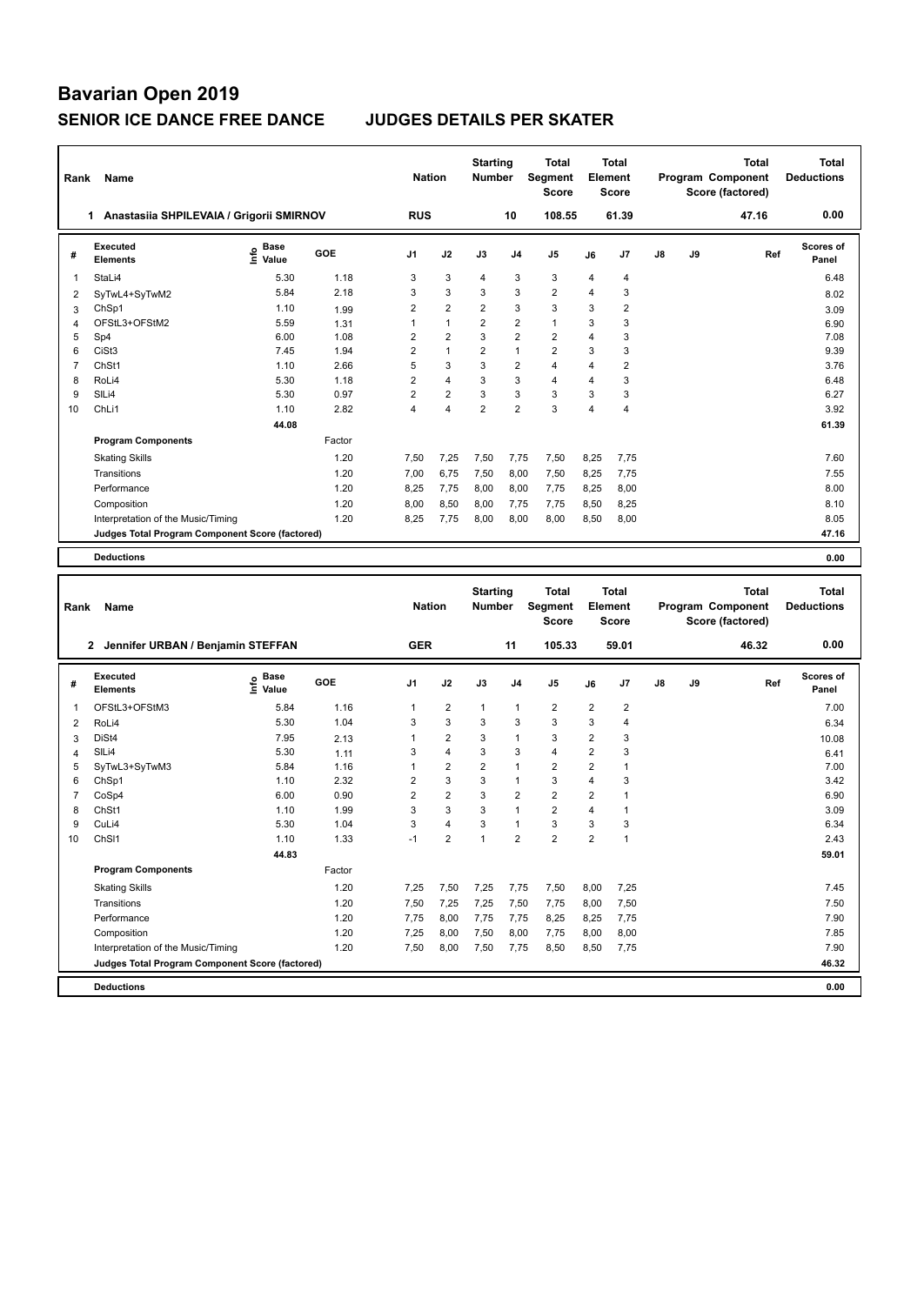| Rank           | Name                                            |                             |                 | <b>Nation</b>           |                     | <b>Starting</b><br><b>Number</b> |                                 | Total<br>Segment<br><b>Score</b> |                                  | Total<br><b>Element</b><br><b>Score</b> |    |    | Program Component<br>Score (factored) | Total | <b>Total</b><br><b>Deductions</b> |
|----------------|-------------------------------------------------|-----------------------------|-----------------|-------------------------|---------------------|----------------------------------|---------------------------------|----------------------------------|----------------------------------|-----------------------------------------|----|----|---------------------------------------|-------|-----------------------------------|
|                | 3 Justyna PLUTOWSKA / Jeremie FLEMIN            |                             |                 | <b>POL</b>              |                     |                                  | 8                               | 95.48                            |                                  | 52.46                                   |    |    | 43.02                                 |       | 0.00                              |
| #              | <b>Executed</b><br><b>Elements</b>              | Base<br>$\frac{6}{5}$ Value | GOE             | J1                      | J2                  | J3                               | J <sub>4</sub>                  | J5                               | J6                               | J7                                      | J8 | J9 |                                       | Ref   | <b>Scores of</b><br>Panel         |
| 1              | StaLi4                                          | 5.30                        | 0.97            | 2                       | 3                   | 3                                | $\overline{c}$                  | 4                                | 3                                | 3                                       |    |    |                                       |       | 6.27                              |
| $\overline{2}$ | SyTwL3+SyTwM3                                   | 5.84                        | 1.16            | 1                       | 2                   | 3                                | $\mathbf{1}$                    | $\mathbf{1}$                     | $\overline{2}$                   | $\overline{\mathbf{c}}$                 |    |    |                                       |       | 7.00                              |
| 3              | SILi4                                           | 5.30                        | 0.97            | $\overline{\mathbf{c}}$ | 3                   | 3                                | $\overline{2}$                  | $\overline{4}$                   | 3                                | 3                                       |    |    |                                       |       | 6.27                              |
| $\overline{4}$ | OFStL3+OFStM1                                   | 5.34                        | 1.01            | 1                       | 1                   | 3                                | $\mathbf{1}$                    | $\mathbf{1}$                     | 1                                | 3                                       |    |    |                                       |       | 6.35                              |
| 5              | ChS <sub>11</sub>                               | 1.10                        | 1.33            | 0                       | 2                   | 3                                | $\mathbf 0$                     | $\mathbf{1}$                     | $\overline{2}$                   | 3                                       |    |    |                                       |       | 2.43                              |
| 6              | CoSp2                                           | 4.00                        | 0.81            | 2                       | $\mathbf{1}$        | 2                                | $\mathbf{1}$                    | 3                                | $\mathbf{1}$                     | 3                                       |    |    |                                       |       | 4.81                              |
| $\overline{7}$ | RoLi4                                           | 5.30                        | 0.90            | 3                       | 3                   | $\overline{\mathbf{c}}$          | $\overline{2}$                  | 3                                | $\overline{2}$                   | 3                                       |    |    |                                       |       | 6.20                              |
| 8              | DiSt1                                           | 6.45                        | 1.16            | 1                       | 1                   | $\overline{2}$                   | $\overline{1}$                  | $\mathbf{1}$                     | $\mathbf{1}$                     | 3                                       |    |    |                                       |       | 7.61                              |
| 9              | ChSt1                                           | 1.10                        | 1.66            | $\overline{\mathbf{c}}$ | 2                   | 3                                | $\mathbf{1}$                    | $\overline{2}$                   | $\mathbf{1}$                     | 3                                       |    |    |                                       |       | 2.76                              |
| 10             | ChL <sub>i1</sub>                               | 1.10                        | 1.66            | $\overline{2}$          | 2                   | $\overline{2}$                   | $\mathbf{1}$                    | 3                                | $\mathbf{1}$                     | 4                                       |    |    |                                       |       | 2.76                              |
|                |                                                 | 40.83                       |                 |                         |                     |                                  |                                 |                                  |                                  |                                         |    |    |                                       |       | 52.46                             |
|                | <b>Program Components</b>                       |                             | Factor          |                         |                     |                                  |                                 |                                  |                                  |                                         |    |    |                                       |       |                                   |
|                | <b>Skating Skills</b>                           |                             | 1.20            | 7,25                    | 7,25                | 6,75                             | 6,75                            | 7,25                             | 6,50                             | 7,00                                    |    |    |                                       |       | 7.00                              |
|                | Transitions                                     |                             | 1.20            | 6,75                    | 7,00                | 7,00                             | 6,75                            | 7,00                             | 6,50                             | 7,00                                    |    |    |                                       |       | 6.90                              |
|                | Performance                                     |                             | 1.20            | 7,00                    | 7,75                | 7,50                             | 7,00                            | 7,75                             | 6,75                             | 7,50                                    |    |    |                                       |       | 7.35                              |
|                | Composition                                     |                             | 1.20            | 7,25                    | 7,75                | 7,25                             | 6,75                            | 7,50                             | 7,00                             | 7,75                                    |    |    |                                       |       | 7.35                              |
|                | Interpretation of the Music/Timing              |                             | 1.20            | 7,00                    | 7,50                | 7,25                             | 7,25                            | 8,25                             | 7,00                             | 7,25                                    |    |    |                                       |       | 7.25                              |
|                | Judges Total Program Component Score (factored) |                             |                 |                         |                     |                                  |                                 |                                  |                                  |                                         |    |    |                                       |       | 43.02                             |
|                | <b>Deductions</b>                               |                             |                 |                         |                     |                                  |                                 |                                  |                                  |                                         |    |    |                                       |       | 0.00                              |
|                |                                                 |                             |                 |                         |                     |                                  |                                 |                                  |                                  |                                         |    |    |                                       |       |                                   |
|                |                                                 |                             |                 |                         |                     |                                  |                                 |                                  |                                  |                                         |    |    |                                       |       |                                   |
| Rank           | Name                                            |                             |                 | <b>Nation</b>           |                     | <b>Starting</b><br><b>Number</b> |                                 | Total<br>Segment<br><b>Score</b> |                                  | <b>Total</b><br><b>Element</b><br>Score |    |    | Program Component<br>Score (factored) | Total | <b>Total</b><br><b>Deductions</b> |
|                | 4 Juulia TURKKILA / Matthias VERSLUIS           |                             |                 | <b>FIN</b>              |                     |                                  | 12                              | 94.30                            |                                  | 49.80                                   |    |    | 46.50                                 |       | 2.00                              |
| #              | Executed<br><b>Elements</b>                     |                             | GOE             | J1                      | J2                  | J3                               | J <sub>4</sub>                  | J5                               | J6                               | J7                                      | J8 | J9 |                                       | Ref   | <b>Scores of</b><br>Panel         |
|                |                                                 | e Base<br>E Value           |                 |                         |                     |                                  |                                 |                                  |                                  |                                         |    |    |                                       |       |                                   |
| 1              | SyTwL4+SyTwM4                                   | 6.34                        | 1.31            | 2                       | 2                   | $\overline{2}$                   | $\mathbf{1}$                    | $\overline{2}$                   | 1                                | 3                                       |    |    |                                       |       | 7.65                              |
| 2              | SILi4                                           | 5.30                        | 1.11            | 2                       | 3                   | 3                                | 3                               | $\overline{4}$                   | 3                                | 4                                       |    |    |                                       |       | 6.41                              |
| 3              | OFStL3+OFStM4                                   | 6.09                        | 1.75            | $\overline{2}$          | 2                   | $\overline{\mathbf{c}}$          | 3                               | $\overline{2}$                   | 3                                | 3                                       |    |    |                                       |       | 7.84                              |
| 4              | ChSp1                                           | 1.10                        | 1.83            | 1<br>1                  | 2                   | 2                                | $\overline{2}$                  | 3                                | $\overline{2}$                   | 4                                       |    |    |                                       |       | 2.93                              |
| 5<br>6         | ChSt1                                           | 1.10<br>5.30                | 1.83<br>0.62    | 1                       | 3<br>$\overline{2}$ | $\overline{2}$<br>1              | $\overline{2}$<br>$\mathbf{1}$  | $\overline{2}$<br>3              | $\overline{2}$<br>$\overline{2}$ | 3<br>3                                  |    |    |                                       |       | 2.93<br>5.92                      |
| $\overline{7}$ | CuLi4                                           |                             |                 |                         | 3                   | 3                                |                                 | 3                                | $\mathbf{1}$                     | 3                                       |    |    |                                       |       |                                   |
| 8              | CoSp2<br>DiSt <sub>2</sub>                      | 4.00<br>6.95                | 1.17<br>$-4.06$ | 2<br>-5                 | $-4$                | -4                               | $\overline{\mathbf{c}}$<br>$-4$ | -4                               | -5                               | -4                                      |    |    |                                       |       | 5.17<br>2.89                      |
| 9              | RoLi4                                           | 5.30                        | 1.04            | 3                       | 4                   | $\overline{\mathbf{c}}$          | 3                               | 3                                | 3                                | 3                                       |    |    |                                       |       | 6.34                              |
| 10             | ChL <sub>i1</sub>                               | 1.10                        | 0.62            | $-1$                    | $-1$                | 0                                | $\Omega$                        | $\overline{2}$                   | $\overline{2}$                   | $\overline{2}$                          |    |    |                                       |       | 1.72                              |
|                |                                                 | 42.58                       |                 |                         |                     |                                  |                                 |                                  |                                  |                                         |    |    |                                       |       | 49.80                             |
|                | <b>Program Components</b>                       |                             | Factor          |                         |                     |                                  |                                 |                                  |                                  |                                         |    |    |                                       |       |                                   |
|                |                                                 |                             |                 |                         |                     |                                  |                                 |                                  |                                  |                                         |    |    |                                       |       |                                   |
|                | <b>Skating Skills</b>                           |                             | 1.20            | 6,75                    | 7,25                | 7,25                             | 7,50                            | 7,75                             | 8,00                             | 7,75                                    |    |    |                                       |       | 7.50                              |
|                | Transitions                                     |                             | 1.20            | 7,75                    | 7,75                | 7,50                             | 7,75                            | 8,00                             | 8,00                             | 7,50                                    |    |    |                                       |       | 7.75                              |
|                | Performance                                     |                             | 1.20            | 6,50                    | 7,75                | 7,50                             | 7,75                            | 7,75                             | 8,00                             | 7,75                                    |    |    |                                       |       | 7.70                              |
|                | Composition                                     |                             | 1.20            | 7,50                    | 8,50                | 7,75                             | 8,00                            | 8,00                             | 8,25                             | 8,00                                    |    |    |                                       |       | 8.00                              |
|                | Interpretation of the Music/Timing              |                             | 1.20            | 7,75                    | 7,75                | 7,75                             | 7,75                            | 8,25                             | 8,00                             | 7,75                                    |    |    |                                       |       | 7.80                              |
|                | Judges Total Program Component Score (factored) |                             |                 |                         |                     |                                  |                                 |                                  |                                  |                                         |    |    |                                       |       | 46.50                             |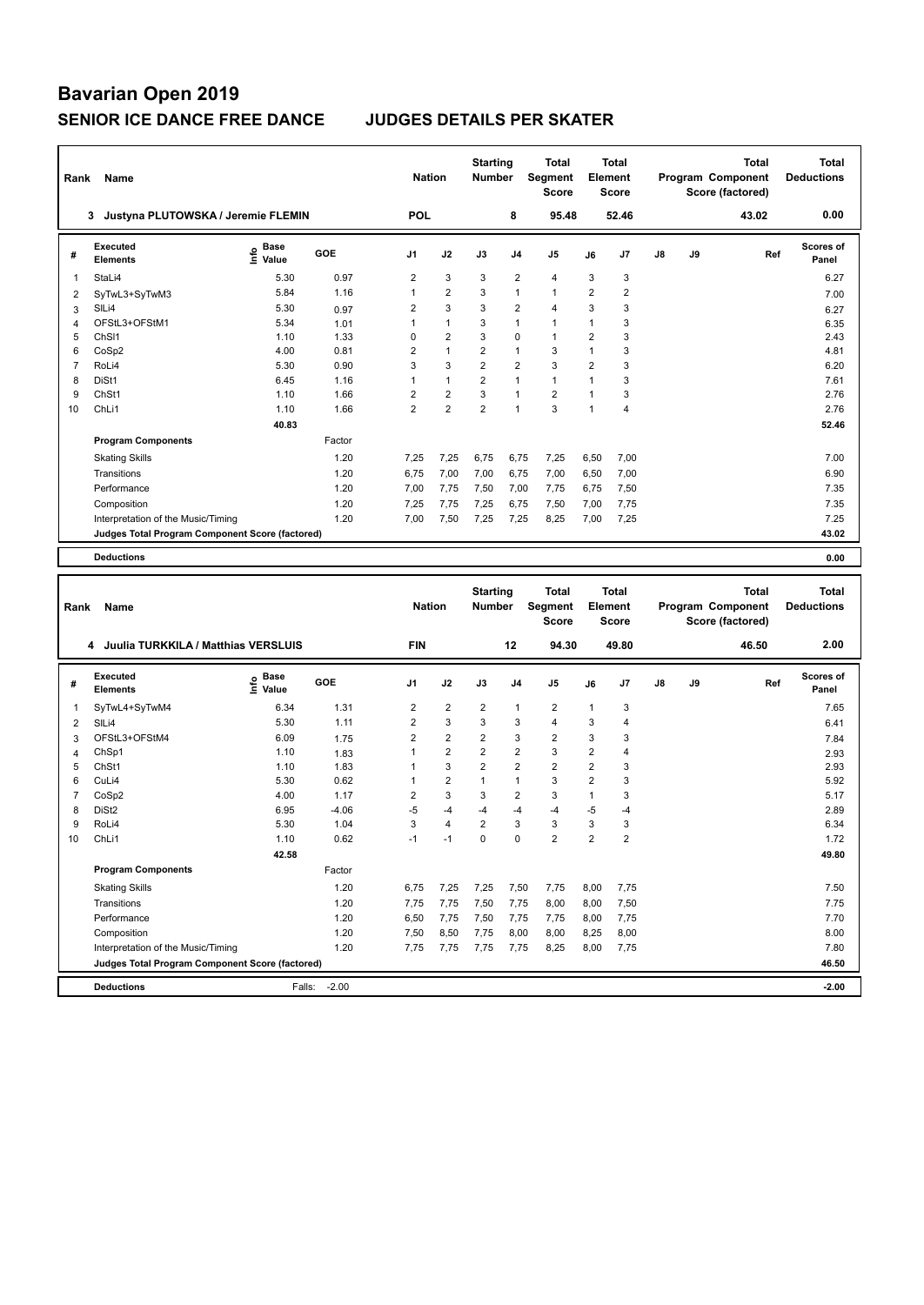| Rank           | Name                                            |                                    |        | <b>Nation</b>  |                | <b>Starting</b><br><b>Number</b> |                | Total<br><b>Segment</b><br><b>Score</b> |                | Total<br><b>Element</b><br><b>Score</b> |    |    | Total<br>Program Component<br>Score (factored) |     | <b>Total</b><br><b>Deductions</b> |
|----------------|-------------------------------------------------|------------------------------------|--------|----------------|----------------|----------------------------------|----------------|-----------------------------------------|----------------|-----------------------------------------|----|----|------------------------------------------------|-----|-----------------------------------|
|                | 5 Julia WAGRET / Pierre SOUQUET                 |                                    |        | <b>FRA</b>     |                |                                  | 6              | 93.27                                   |                | 50.67                                   |    |    | 42.60                                          |     | 0.00                              |
| #              | <b>Executed</b><br><b>Elements</b>              | <b>Base</b><br>$\frac{6}{5}$ Value | GOE    | J1             | J2             | J3                               | J4             | J5                                      | J6             | J7                                      | J8 | J9 |                                                | Ref | Scores of<br>Panel                |
| 1              | CoSp2                                           | 4.00                               | 0.99   | 2              | 2              | 3                                | $\overline{c}$ | $\overline{2}$                          | 1              | 3                                       |    |    |                                                |     | 4.99                              |
| $\overline{2}$ | CuLi3                                           | 4.30                               | 0.83   | $\overline{2}$ | 3              | 3                                | $\overline{2}$ | $\overline{2}$                          | 1              | 3                                       |    |    |                                                |     | 5.13                              |
| 3              | ChSt1                                           | 1.10                               | 1.33   | $\overline{2}$ | 2              | $\overline{2}$                   | $\mathbf{1}$   | $\mathbf{1}$                            | 1              | $\overline{\mathbf{c}}$                 |    |    |                                                |     | 2.43                              |
| 4              | OFStL2+OFStM2                                   | 5.34                               | 1.16   | 1              | 2              | 2                                | $\overline{2}$ | $\mathbf{1}$                            | 1              | $\overline{\mathbf{c}}$                 |    |    |                                                |     | 6.50                              |
| 5              | SIL <sub>i4</sub>                               | 5.30                               | 0.90   | 1              | 3              | 3                                | $\overline{2}$ | $\overline{4}$                          | $\overline{2}$ | 3                                       |    |    |                                                |     | 6.20                              |
| 6              | ChSp1                                           | 1.10                               | 1.33   | 1              | 2              | 2                                | $\mathbf{1}$   | $\overline{2}$                          | $\mathbf{1}$   | $\overline{2}$                          |    |    |                                                |     | 2.43                              |
| $\overline{7}$ | SyTwL4+SyTwM3                                   | 6.09                               | 1.02   | $-2$           | 2              | $\mathbf{1}$                     | $\overline{2}$ | $\mathbf{1}$                            | $\overline{2}$ | $\mathbf{1}$                            |    |    |                                                |     | 7.11                              |
| 8              | RoLi4                                           | 5.30                               | 0.76   | $\overline{2}$ | $\overline{2}$ | $\overline{2}$                   | $\overline{2}$ | 4                                       | $\overline{2}$ | 3                                       |    |    |                                                |     | 6.06                              |
| 9              | DiSt1                                           | 6.45                               | 0.78   | $\mathbf{1}$   | $\mathbf{1}$   | 0                                | $\mathbf 0$    | $\mathbf{1}$                            | $\mathbf{1}$   | $\overline{\mathbf{c}}$                 |    |    |                                                |     | 7.23                              |
| 10             | ChL <sub>i1</sub>                               | 1.10                               | 1.49   | $\overline{2}$ | 2              | $\mathbf{1}$                     | $\overline{2}$ | $\boldsymbol{2}$                        | $\mathbf{1}$   | $\mathbf 2$                             |    |    |                                                |     | 2.59                              |
|                |                                                 | 40.08                              |        |                |                |                                  |                |                                         |                |                                         |    |    |                                                |     | 50.67                             |
|                | <b>Program Components</b>                       |                                    | Factor |                |                |                                  |                |                                         |                |                                         |    |    |                                                |     |                                   |
|                | <b>Skating Skills</b>                           |                                    | 1.20   | 7,50           | 7,00           | 7,25                             | 6,75           | 7,00                                    | 6,50           | 6,75                                    |    |    |                                                |     | 6.95                              |
|                | Transitions                                     |                                    | 1.20   | 7,25           | 6,75           | 7,00                             | 6,75           | 7,25                                    | 6,25           | 6,75                                    |    |    |                                                |     | 6.90                              |
|                | Performance                                     |                                    | 1.20   | 7,00           | 7,50           | 7,00                             | 7,00           | 7,50                                    | 6,50           | 7,00                                    |    |    |                                                |     | 7.10                              |
|                | Composition                                     |                                    | 1.20   | 7,50           | 7,75           | 7,25                             | 7,25           | 7,25                                    | 6,75           | 7,00                                    |    |    |                                                |     | 7.25                              |
|                | Interpretation of the Music/Timing              |                                    | 1.20   | 8,00           | 7,50           | 7,25                             | 7,00           | 8,00                                    | 6,75           | 6,75                                    |    |    |                                                |     | 7.30                              |
|                | Judges Total Program Component Score (factored) |                                    |        |                |                |                                  |                |                                         |                |                                         |    |    |                                                |     | 42.60                             |
|                | <b>Deductions</b>                               |                                    |        |                |                |                                  |                |                                         |                |                                         |    |    |                                                |     | 0.00                              |
|                |                                                 |                                    |        |                |                |                                  |                |                                         |                |                                         |    |    |                                                |     |                                   |
|                |                                                 |                                    |        |                |                |                                  |                |                                         |                |                                         |    |    |                                                |     |                                   |
|                |                                                 |                                    |        |                |                | <b>Starting</b>                  |                | Total                                   |                | <b>Total</b>                            |    |    | <b>Total</b>                                   |     | <b>Total</b>                      |
| Rank           | Name                                            |                                    |        | <b>Nation</b>  |                | <b>Number</b>                    |                | Segment<br><b>Score</b>                 |                | <b>Element</b><br>Score                 |    |    | Program Component<br>Score (factored)          |     | <b>Deductions</b>                 |
|                | 6 Anna YANOVSKAYA / Adam LUKACS                 |                                    |        | <b>HUN</b>     |                |                                  | 9              | 90.27                                   |                | 48.15                                   |    |    | 42.12                                          |     | 0.00                              |
|                |                                                 |                                    |        |                |                |                                  |                |                                         |                |                                         |    |    |                                                |     |                                   |
| #              | <b>Executed</b><br><b>Elements</b>              | e Base<br>E Value                  | GOE    | J1             | J2             | J3                               | J4             | J5                                      | J6             | J7                                      | J8 | J9 |                                                | Ref | <b>Scores of</b><br>Panel         |
| 1              | ChSt1                                           | 1.10                               | 1.33   | 1              | $\mathbf{1}$   | $\overline{2}$                   | $\overline{c}$ | $\mathbf{1}$                            | $\overline{c}$ | $\overline{\mathbf{c}}$                 |    |    |                                                |     | 2.43                              |
| 2              | SyTwL3+SyTwM3                                   | 5.84                               | 1.31   | 1              | 2              | 2                                | 3              | $\mathbf{1}$                            | $\overline{2}$ | $\overline{2}$                          |    |    |                                                |     | 7.15                              |
| 3              | StaLi2                                          | 3.30                               | 0.69   | 2              | $\overline{2}$ | $\overline{\mathbf{c}}$          | 2              | $\overline{2}$                          | $\overline{2}$ | 3                                       |    |    |                                                |     | 3.99                              |
| 4              | OFStL1+OFStM2                                   | 5.09                               | 1.16   | 1              | 0              | $\overline{\mathbf{c}}$          | $\overline{2}$ | $\mathbf{1}$                            | $\overline{2}$ | $\overline{2}$                          |    |    |                                                |     | 6.25                              |
| 5              | SILi4+RoLi4                                     | 10.60                              | 0.97   | 1              | 1              | $\overline{2}$                   | $\overline{2}$ | $\mathbf{1}$                            | $\overline{2}$ | $\mathbf{1}$                            |    |    |                                                |     | 11.57                             |
| 6              | CoSp2                                           | 4.00                               | 0.54   | 1              | 0              | $\overline{2}$                   | $\overline{2}$ | $\mathbf 0$                             | $\overline{2}$ | $\mathbf{1}$                            |    |    |                                                |     | 4.54                              |
| $\overline{7}$ | ChTw1                                           | 1.10                               | 1.16   | $\overline{2}$ | 0              | $\mathbf{1}$                     | $\mathbf{1}$   | $\overline{2}$                          | $\mathbf 2$    | $\mathbf{1}$                            |    |    |                                                |     | 2.26                              |
| 8              | DiSt <sub>2</sub>                               | 6.95                               | 0.58   | 0              | 0              | 1                                | $\mathbf{1}$   | $\pmb{0}$                               | $\mathbf{1}$   | $\mathbf{1}$                            |    |    |                                                |     | 7.53                              |
| 9              | ChSp1                                           | 1.10                               | 1.33   | $\mathbf{1}$   | 1              | $\mathbf{1}$                     | $\overline{2}$ | $\overline{2}$                          | $\overline{2}$ | $\overline{2}$                          |    |    |                                                |     | 2.43                              |
|                |                                                 | 39.08                              |        |                |                |                                  |                |                                         |                |                                         |    |    |                                                |     | 48.15                             |
|                | <b>Program Components</b>                       |                                    | Factor |                |                |                                  |                |                                         |                |                                         |    |    |                                                |     |                                   |
|                | <b>Skating Skills</b>                           |                                    | 1.20   | 7,00           | 6,50           | 6,75                             | 7,00           | 7,00                                    | 7,00           | 6,75                                    |    |    |                                                |     | 6.90                              |
|                | Transitions                                     |                                    | 1.20   | 7,25           | 6,75           | 7,00                             | 7,25           | 7,00                                    | 6,75           | 6,50                                    |    |    |                                                |     | 6.95                              |
|                | Performance                                     |                                    | 1.20   | 6,75           | 7,00           | 7,25                             | 7,50           | 7,25                                    | 7,25           | 7,00                                    |    |    |                                                |     | 7.15                              |
|                | Composition                                     |                                    | 1.20   | 7,00           | 6,75           | 7,00                             | 7,00           | 7,50                                    | 7,25           | 7,00                                    |    |    |                                                |     | 7.05                              |
|                | Interpretation of the Music/Timing              |                                    | 1.20   | 6,75           | 6,75           | 7,00                             | 7,75           | 7,75                                    | 7,00           | 6,25                                    |    |    |                                                |     | 7.05                              |
|                | Judges Total Program Component Score (factored) |                                    |        |                |                |                                  |                |                                         |                |                                         |    |    |                                                |     | 42.12                             |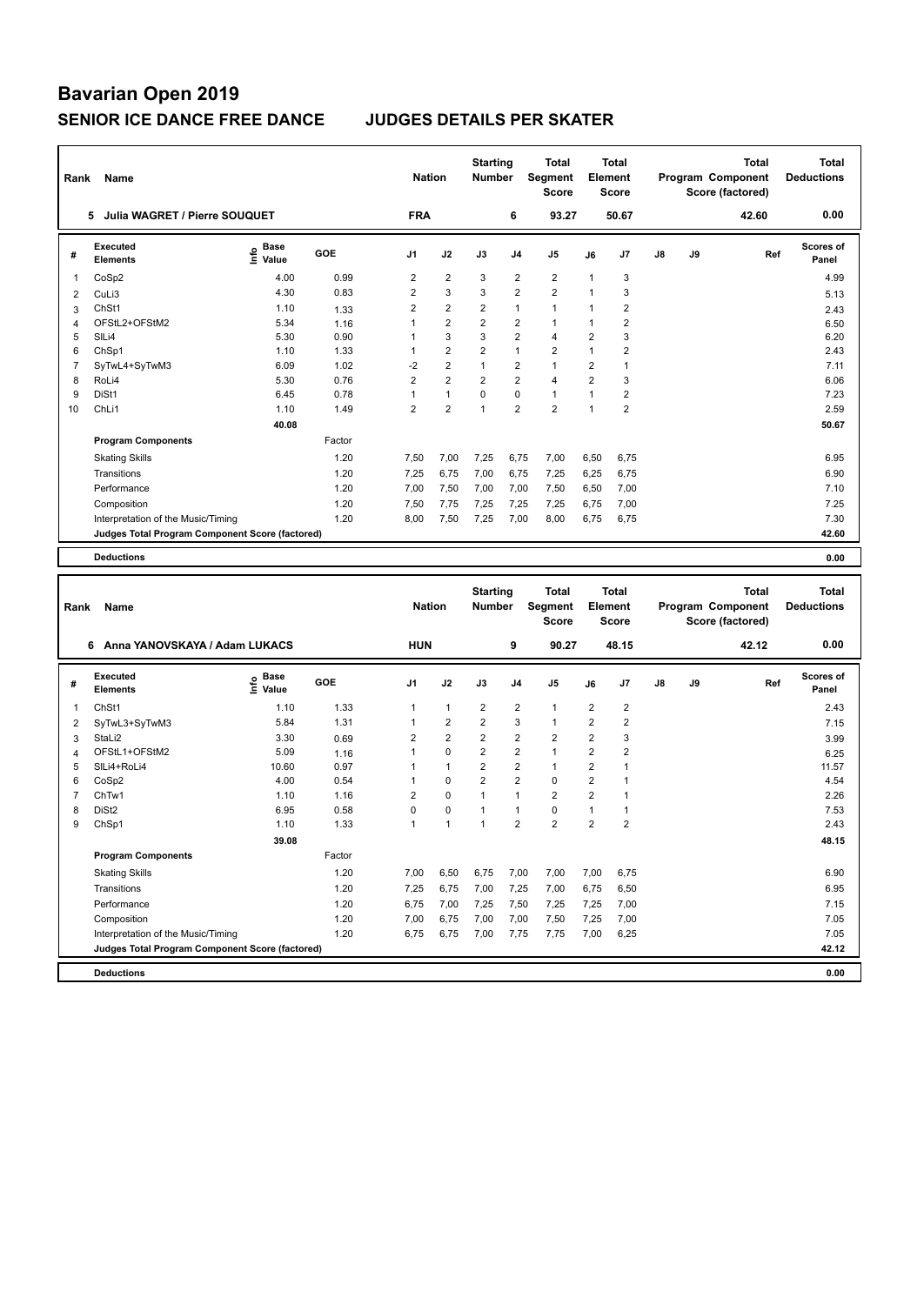| Rank           | Name                                            |                       |        | <b>Nation</b>  |                | <b>Starting</b><br><b>Number</b> |                | <b>Total</b><br>Segment<br><b>Score</b> |                | Total<br>Element<br><b>Score</b> |    |    | Total<br>Program Component<br>Score (factored) | <b>Total</b><br><b>Deductions</b> |
|----------------|-------------------------------------------------|-----------------------|--------|----------------|----------------|----------------------------------|----------------|-----------------------------------------|----------------|----------------------------------|----|----|------------------------------------------------|-----------------------------------|
|                | 7 Emily MONAGHAN / Ilias FOURATI                |                       |        | <b>HUN</b>     |                |                                  | 5              | 89.43                                   |                | 50.67                            |    |    | 38.76                                          | 0.00                              |
| #              | <b>Executed</b><br><b>Elements</b>              | Base<br>lnfo<br>Value | GOE    | J <sub>1</sub> | J2             | J3                               | J <sub>4</sub> | J <sub>5</sub>                          | J6             | J7                               | J8 | J9 | Ref                                            | <b>Scores of</b><br>Panel         |
| 1              | StaLi4                                          | 5.30                  | 0.48   | $\mathbf 0$    | $\mathbf 0$    | $\overline{2}$                   | $\overline{2}$ | $\overline{4}$                          | $\overline{2}$ | $\overline{1}$                   |    |    |                                                | 5.78                              |
| 2              | SILi4                                           | 5.30                  | 0.62   | $\mathbf{1}$   | $\mathbf{1}$   | $\overline{2}$                   | $\overline{2}$ | $\overline{2}$                          | $\overline{2}$ | $\overline{2}$                   |    |    |                                                | 5.92                              |
| 3              | SyTwL4+SyTwM4                                   | 6.34                  | 0.58   | $-1$           | $\overline{2}$ | $\overline{2}$                   | $\overline{2}$ | $\mathbf 0$                             | $\mathbf{1}$   | $-1$                             |    |    |                                                | 6.92                              |
| $\overline{4}$ | OFStL1+OFStM2                                   | 5.09                  | 0.58   | 1              | $\mathbf 0$    | $\overline{2}$                   | $\mathbf{1}$   | $\mathbf{1}$                            | 1              | $\mathbf 0$                      |    |    |                                                | 5.67                              |
| 5              | ChSp1                                           | 1.10                  | 1.33   | 1              | $\overline{2}$ | 3                                | $\overline{2}$ | $\mathbf{1}$                            | $\mathbf{1}$   | $\overline{2}$                   |    |    |                                                | 2.43                              |
| 6              | ChSI1                                           | 1.10                  | 0.62   | 0              | $\mathbf{1}$   | $\overline{2}$                   | 3              | $-3$                                    | 1              | $-1$                             |    |    |                                                | 1.72                              |
| $\overline{7}$ | CoSp4                                           | 6.00                  | 0.45   | 1              | $\mathbf{1}$   | $\mathbf{1}$                     | $\mathbf{1}$   | $\mathbf{1}$                            | $\mathbf{1}$   | $-1$                             |    |    |                                                | 6.45                              |
| 8              | ChSt1                                           | 1.10                  | 1.16   | 1              | $\overline{2}$ | $\overline{2}$                   | $\overline{2}$ | $\mathbf{1}$                            | 1              | $\mathbf 0$                      |    |    |                                                | 2.26                              |
| 9              | DiSt <sub>2</sub>                               | 6.95                  | 0.78   | 1              | $\theta$       | $\overline{2}$                   | $\mathbf{1}$   | $\mathbf{0}$                            | $\mathbf{1}$   | $\overline{1}$                   |    |    |                                                | 7.73                              |
| 10             | RoLi4                                           | 5.30                  | 0.49   | $\mathbf 0$    | $\overline{1}$ | $\overline{2}$                   | $\mathbf{1}$   | $\mathbf{1}$                            | $\overline{2}$ | $\overline{2}$                   |    |    |                                                | 5.79                              |
|                |                                                 | 43.58                 |        |                |                |                                  |                |                                         |                |                                  |    |    |                                                | 50.67                             |
|                | <b>Program Components</b>                       |                       | Factor |                |                |                                  |                |                                         |                |                                  |    |    |                                                |                                   |
|                | <b>Skating Skills</b>                           |                       | 1.20   | 5.75           | 6,50           | 7,00                             | 6,50           | 6,25                                    | 6,25           | 5,75                             |    |    |                                                | 6.25                              |
|                | Transitions                                     |                       | 1.20   | 6,00           | 6,50           | 7,00                             | 6,50           | 6,00                                    | 6,00           | 5,50                             |    |    |                                                | 6.20                              |
|                | Performance                                     |                       | 1.20   | 6,25           | 7,00           | 7,25                             | 7,00           | 6,50                                    | 6,50           | 5,50                             |    |    |                                                | 6.65                              |
|                | Composition                                     |                       | 1.20   | 6,00           | 7,00           | 7,00                             | 6,75           | 6,50                                    | 6,25           | 6,00                             |    |    |                                                | 6.50                              |
|                | Interpretation of the Music/Timing              |                       | 1.20   | 6,00           | 7,00           | 7,25                             | 7,00           | 7,00                                    | 6,50           | 5,75                             |    |    |                                                | 6.70                              |
|                | Judges Total Program Component Score (factored) |                       |        |                |                |                                  |                |                                         |                |                                  |    |    |                                                | 38.76                             |
|                |                                                 |                       |        |                |                |                                  |                |                                         |                |                                  |    |    |                                                |                                   |
|                | <b>Deductions</b>                               |                       |        |                |                |                                  |                |                                         |                |                                  |    |    |                                                | 0.00                              |
|                | Costume/Prop violation:                         | $(1$ of 8)            |        |                |                |                                  |                |                                         |                |                                  |    |    |                                                |                                   |
|                | Violation of choreo restrictions:               | $(1$ of 8)            |        |                |                |                                  |                |                                         |                |                                  |    |    |                                                |                                   |
|                |                                                 |                       |        |                |                |                                  |                |                                         |                |                                  |    |    |                                                |                                   |
| Rank           | Name                                            |                       |        | <b>Nation</b>  |                | <b>Starting</b><br><b>Number</b> |                | <b>Total</b><br>Segment                 |                | Total<br>Element                 |    |    | <b>Total</b><br>Program Component              | <b>Total</b><br><b>Deductions</b> |
|                |                                                 |                       |        |                |                |                                  |                | <b>Score</b>                            |                | <b>Score</b>                     |    |    | Score (factored)                               |                                   |
|                | 8 Maxine WEATHERBY / Temirlan YERZHANOV         |                       |        | <b>KAZ</b>     |                |                                  | 3              | 78.45                                   |                | 43.85                            |    |    | 36.60                                          | 2.00                              |
| #              | <b>Executed</b><br><b>Elements</b>              | Base<br>۴o<br>Value   | GOE    | J1             | J2             | J3                               | J4             | J5                                      | J6             | J7                               | J8 | J9 | Ref                                            | Scores of<br>Panel                |
| 1              | ChSt1                                           | 1.10                  | 1.33   | $\overline{2}$ | 3              | $\overline{2}$                   | $\overline{2}$ | $\mathbf{1}$                            | $\mathbf{1}$   | $\overline{1}$                   |    |    |                                                | 2.43                              |
| 2              | $SII$ i4                                        | 5.30                  | 0.42   | 1              | $\mathbf{1}$   | 3                                | $\overline{2}$ | $\mathbf{1}$                            | $\mathbf{1}$   | $\overline{1}$                   |    |    |                                                | 572                               |

|    | ChSt1                                           | 1.10            | 1.33    | $\overline{2}$ | 3              | 2    | $\overline{2}$ |                |                |      | 2.43    |
|----|-------------------------------------------------|-----------------|---------|----------------|----------------|------|----------------|----------------|----------------|------|---------|
| 2  | SIL <sub>i4</sub>                               | 5.30            | 0.42    |                | 1              | 3    | $\overline{2}$ |                |                |      | 5.72    |
| 3  | DiSt1                                           | 6.45            | 0.39    | $\Omega$       | $\mathbf 0$    |      | 1              | 0              |                | 0    | 6.84    |
|    | CoSp3                                           | 5.00            | 0.81    |                | $\overline{ }$ | 3    | 2              | $\overline{2}$ | $\overline{2}$ | 2    | 5.81    |
| 5  | SyTwL3+SyTwM3                                   | 5.84            | 0.72    | $-1$           | 1              | 2    | 1              |                |                |      | 6.56    |
| 6  | OFStL2+OFStM2                                   | 5.34            | 0.14    | 0              | 0              |      | 0              |                | 0              | $-1$ | 5.48    |
|    | RoLi3                                           | 4.30            | $-0.28$ | $-2$           | $-1$           | $-1$ | $-1$           | $\overline{2}$ | $\Omega$       | $-1$ | 4.02    |
| 8  | CuLi4                                           | 5.30            | $-0.07$ | -2             | 1              | 0    | 0              | 0              | 0              | $-1$ | 5.23    |
| 9  | ChS <sub>11</sub>                               | 1.10            | $-0.40$ | -3             | $-1$           | $-2$ | -3             | $-1$           | $-1$           | $-2$ | 0.70    |
| 10 | ChLi1                                           | 1.10            | $-0.04$ | $-1$           | $\mathbf 0$    | 1    | 0              | 0              | 0              | $-1$ | 1.06    |
|    |                                                 | 40.83           |         |                |                |      |                |                |                |      | 43.85   |
|    | <b>Program Components</b>                       |                 | Factor  |                |                |      |                |                |                |      |         |
|    | <b>Skating Skills</b>                           |                 | 1.20    | 6,25           | 6,50           | 7,00 | 6,25           | 5,75           | 6,00           | 5,50 | 6.15    |
|    | Transitions                                     |                 | 1.20    | 5,50           | 6,25           | 6,50 | 6,00           | 5,75           | 5,75           | 5,25 | 5.85    |
|    | Performance                                     |                 | 1.20    | 5,25           | 6,75           | 6,75 | 6,25           | 6,25           | 5,75           | 5,00 | 6.05    |
|    | Composition                                     |                 | 1.20    | 6,00           | 7,00           | 6,75 | 6,00           | 6,00           | 6,00           | 5,50 | 6.15    |
|    | Interpretation of the Music/Timing              |                 | 1.20    | 6,00           | 6,75           | 7,00 | 6,25           | 6,50           | 6,00           | 5,00 | 6.30    |
|    | Judges Total Program Component Score (factored) |                 |         |                |                |      |                |                |                |      | 36.60   |
|    | <b>Deductions</b>                               | Extended lifts: | $-1.00$ |                |                |      | Falls:         | $-1.00$        |                |      | $-2.00$ |
|    | Music requirements violation:                   | (1 of 8)        |         |                |                |      |                |                |                |      |         |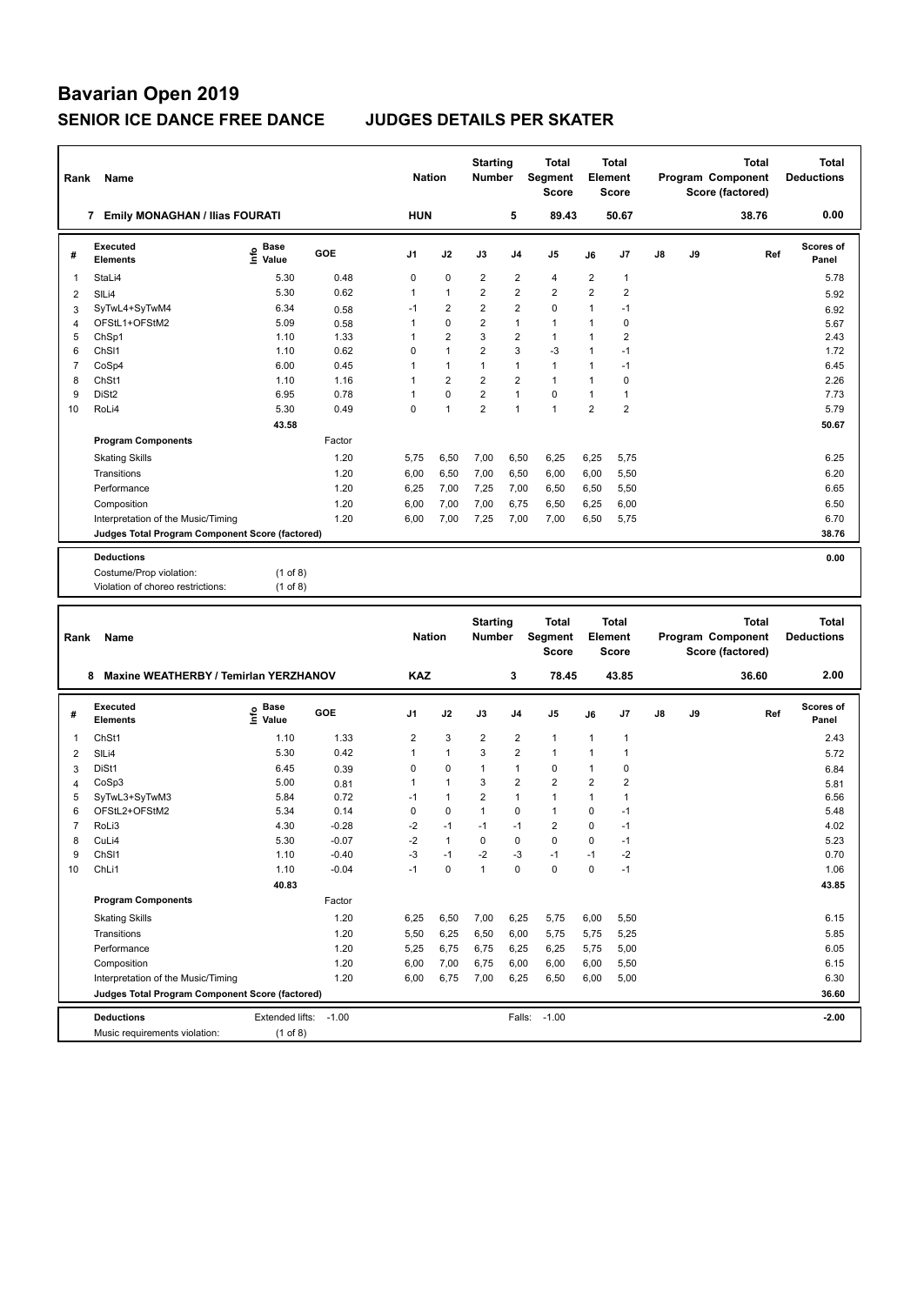| Rank                | Name                                            |                                  |              | <b>Nation</b> |                   | <b>Starting</b><br><b>Number</b> |                | Total<br>Segment<br>Score        |                              | <b>Total</b><br>Element<br><b>Score</b> |    |    | <b>Total</b><br>Program Component<br>Score (factored) | <b>Total</b><br><b>Deductions</b> |
|---------------------|-------------------------------------------------|----------------------------------|--------------|---------------|-------------------|----------------------------------|----------------|----------------------------------|------------------------------|-----------------------------------------|----|----|-------------------------------------------------------|-----------------------------------|
|                     | 9 Eleanor HIRST / Anthony CURRIE                |                                  |              | <b>GBR</b>    |                   |                                  | $\mathbf{2}$   | 78.10                            |                              | 42.94                                   |    |    | 35.16                                                 | 0.00                              |
| #                   | <b>Executed</b><br><b>Elements</b>              | <b>Base</b><br>e Base<br>⊆ Value | GOE          | J1            | J2                | J3                               | J4             | J5                               | J6                           | J7                                      | J8 | J9 | Ref                                                   | <b>Scores of</b><br>Panel         |
| 1                   | StaLi4                                          | 5.30                             | 0.55         | $\mathbf{1}$  | 1                 | 1                                | 2              | 2                                | $\overline{2}$               | 2                                       |    |    |                                                       | 5.85                              |
| 2                   | SyTwL3+SyTwM3                                   | 5.84                             | 0.29         | $-1$          | $\mathbf{1}$      | 0                                | 1              | $\mathbf{1}$                     | $\mathbf{1}$                 | $-1$                                    |    |    |                                                       | 6.13                              |
| 3                   | RoLi3                                           | 4.30                             | 0.55         | 1             | 2                 | 1                                | 2              | $\mathbf{1}$                     | $\overline{2}$               | 3                                       |    |    |                                                       | 4.85                              |
| $\overline{4}$      | CiSt1                                           | 6.45                             | $-0.58$      | $-1$          | $-2$              | 0                                | 0              | 0                                | $\mathbf{1}$                 | $-2$                                    |    |    |                                                       | 5.87                              |
| 5                   | SILi3                                           | 4.30                             | 0.14         | 0             | $\mathbf{1}$      | 0                                | 0              | 0                                | $\mathbf{1}$                 | $\mathbf{1}$                            |    |    |                                                       | 4.44                              |
| 6                   | OFStL1+OFStM1                                   | 4.84                             | $-0.87$      | $-2$          | $-1$              | $-1$                             | $-1$           | $-2$                             | $-1$                         | $-1$                                    |    |    |                                                       | 3.97                              |
| $\overline{7}$<br>8 | CoSp4                                           | 6.00<br>1.10                     | 0.09<br>0.62 | $-1$<br>$-1$  | 0<br>$\mathbf{1}$ | 1<br>$\mathbf{1}$                | 0<br>1         | $\mathbf{1}$<br>$\mathbf{1}$     | $\mathbf{1}$<br>$\mathbf{1}$ | $-2$<br>$-2$                            |    |    |                                                       | 6.09                              |
| 9                   | ChSt1<br>ChL <sub>i1</sub>                      | 1.10                             | 0.66         | 0             | $\mathbf{1}$      | 1                                | 1              | $\mathbf{1}$                     | $\mathbf{1}$                 | $\pmb{0}$                               |    |    |                                                       | 1.72<br>1.76                      |
| 10                  | ChS <sub>11</sub>                               | 1.10                             | 1.16         | 0             | $\overline{2}$    | $\overline{2}$                   | $\overline{2}$ | 2                                | $\mathbf{1}$                 | 0                                       |    |    |                                                       | 2.26                              |
|                     |                                                 | 40.33                            |              |               |                   |                                  |                |                                  |                              |                                         |    |    |                                                       | 42.94                             |
|                     | <b>Program Components</b>                       |                                  | Factor       |               |                   |                                  |                |                                  |                              |                                         |    |    |                                                       |                                   |
|                     | <b>Skating Skills</b>                           |                                  | 1.20         | 5,75          | 6,00              | 6,00                             | 5,75           | 5,75                             | 5,50                         | 5,00                                    |    |    |                                                       | 5.75                              |
|                     | Transitions                                     |                                  | 1.20         | 6,25          | 6,25              | 6,00                             | 5,50           | 5,50                             | 5,50                         | 4,50                                    |    |    |                                                       | 5.75                              |
|                     | Performance                                     |                                  | 1.20         | 5,50          | 6,25              | 6,25                             | 5,75           | 6,00                             | 5,75                         | 4,25                                    |    |    |                                                       | 5.85                              |
|                     | Composition                                     |                                  | 1.20         | 6,25          | 6,50              | 6,50                             | 5,75           | 6,00                             | 5,75                         | 4,00                                    |    |    |                                                       | 6.05                              |
|                     | Interpretation of the Music/Timing              |                                  | 1.20         | 5,50          | 6,25              | 6,50                             | 5,75           | 6,25                             | 5,75                         | 4,25                                    |    |    |                                                       | 5.90                              |
|                     | Judges Total Program Component Score (factored) |                                  |              |               |                   |                                  |                |                                  |                              |                                         |    |    |                                                       | 35.16                             |
|                     | <b>Deductions</b>                               |                                  |              |               |                   |                                  |                |                                  |                              |                                         |    |    |                                                       | 0.00                              |
|                     |                                                 |                                  |              |               |                   |                                  |                |                                  |                              |                                         |    |    |                                                       |                                   |
|                     |                                                 |                                  |              |               |                   |                                  |                |                                  |                              |                                         |    |    |                                                       |                                   |
| Rank                | Name                                            |                                  |              | <b>Nation</b> |                   | <b>Starting</b><br>Number        |                | <b>Total</b><br>Segment<br>Score |                              | <b>Total</b><br><b>Element</b><br>Score |    |    | <b>Total</b><br>Program Component<br>Score (factored) | <b>Total</b><br><b>Deductions</b> |
|                     | 10 Arianna WROBLEWSKA / Stephane WALKER         |                                  |              | SUI           |                   |                                  | 4              | 73.45                            |                              | 38.41                                   |    |    | 35.04                                                 | 0.00                              |
| #                   | Executed<br><b>Elements</b>                     | e Base<br>⊆ Value                | GOE          | J1            | J2                | J3                               | J4             | J5                               | J6                           | J7                                      | J8 | J9 | Ref                                                   | <b>Scores of</b><br>Panel         |
| 1                   | SyTwL2+SyTwM3                                   | 5.59                             | 0.43         | 0             | 1                 | 1                                | 0              | $\mathbf{1}$                     | $\mathbf{1}$                 | $-1$                                    |    |    |                                                       | 6.02                              |
| $\overline{2}$      | MiSt1                                           | 6.45                             | $-0.58$      | $-1$          | $-1$              | 0                                | $-1$           | $-1$                             | $\mathbf 0$                  | $\pmb{0}$                               |    |    |                                                       | 5.87                              |
| 3                   | StaLi3                                          | 4.30                             | 0.14         | $-1$          | $\mathbf{1}$      | 1                                | 1              | 0                                | $\overline{1}$               | $-1$                                    |    |    |                                                       | 4.44                              |
| $\overline{4}$      | OFStL3+OFStM3                                   | 5.84                             | $-0.14$      | $\mathbf 0$   | $-1$              | $\overline{2}$                   | 0              | 0                                | $\mathbf 0$                  | $-1$                                    |    |    |                                                       | 5.70                              |
| 5                   | CoSp2                                           | 4.00                             | 0.00         | $-2$          | $-1$              | 1                                | 1              | 0                                | $\mathbf 0$                  | $\pmb{0}$                               |    |    |                                                       | 4.00                              |
| 6                   | ChSp1                                           | 1.10                             | $-0.09$      | $-1$          | $-1$              | 0                                | 0              | 0                                | $\mathbf 0$                  | $-1$                                    |    |    |                                                       | 1.01                              |
| 7                   | CuLi3                                           | 4.30                             | 0.14         | 0             | 0                 | 1                                | 1              | $\mathbf{1}$                     | 0                            | $-1$                                    |    |    |                                                       | 4.44                              |
| 8                   | ChSt1                                           | 1.10                             | $-0.09$      | -2            | 0                 | $-1$                             | 0              | 0                                | $\mathbf{1}$                 | $-1$                                    |    |    |                                                       | 1.01                              |
| 9                   | RoLi3                                           | 4.30                             | 0.28         | $\mathbf 0$   | $\mathbf{1}$      | $\mathbf 0$                      | $\overline{2}$ | 3                                | $\mathbf{1}$                 | $\mathbf 0$                             |    |    |                                                       | 4.58                              |
| 10                  | ChSI1                                           | 1.10                             | 0.24         | $-1$          | 1                 | $\overline{2}$                   | 1              | $-2$                             | 0                            | $-1$                                    |    |    |                                                       | 1.34                              |
|                     |                                                 | 38.08                            |              |               |                   |                                  |                |                                  |                              |                                         |    |    |                                                       | 38.41                             |
|                     | <b>Program Components</b>                       |                                  | Factor       |               |                   |                                  |                |                                  |                              |                                         |    |    |                                                       |                                   |
|                     | <b>Skating Skills</b>                           |                                  | 1.20         | 5,25          | 5,75              | 5,50                             | 6,00           | 6,00                             | 6,00                         | 5,75                                    |    |    |                                                       | 5.80                              |
|                     | Transitions                                     |                                  | 1.20         | 5,75          | 5,75              | 6,00                             | 5,75           | 6,25                             | 6,00                         | 5,00                                    |    |    |                                                       | 5.85                              |
|                     | Performance<br>Composition                      |                                  | 1.20<br>1.20 | 5,00<br>5,75  | 5,75<br>6,00      | 6,50<br>6,50                     | 5,25<br>5,50   | 6,50<br>6,50                     | 6,00<br>6,25                 | 5,25<br>5,75                            |    |    |                                                       | 5.75<br>6.05                      |
|                     | Interpretation of the Music/Timing              |                                  | 1.20         | 5,25          | 6,25              | 6,00                             | 5,25           | 6,25                             | 6,00                         | 4,75                                    |    |    |                                                       | 5.75                              |
|                     | Judges Total Program Component Score (factored) |                                  |              |               |                   |                                  |                |                                  |                              |                                         |    |    |                                                       | 35.04                             |
|                     | <b>Deductions</b>                               |                                  |              |               |                   |                                  |                |                                  |                              |                                         |    |    |                                                       | 0.00                              |